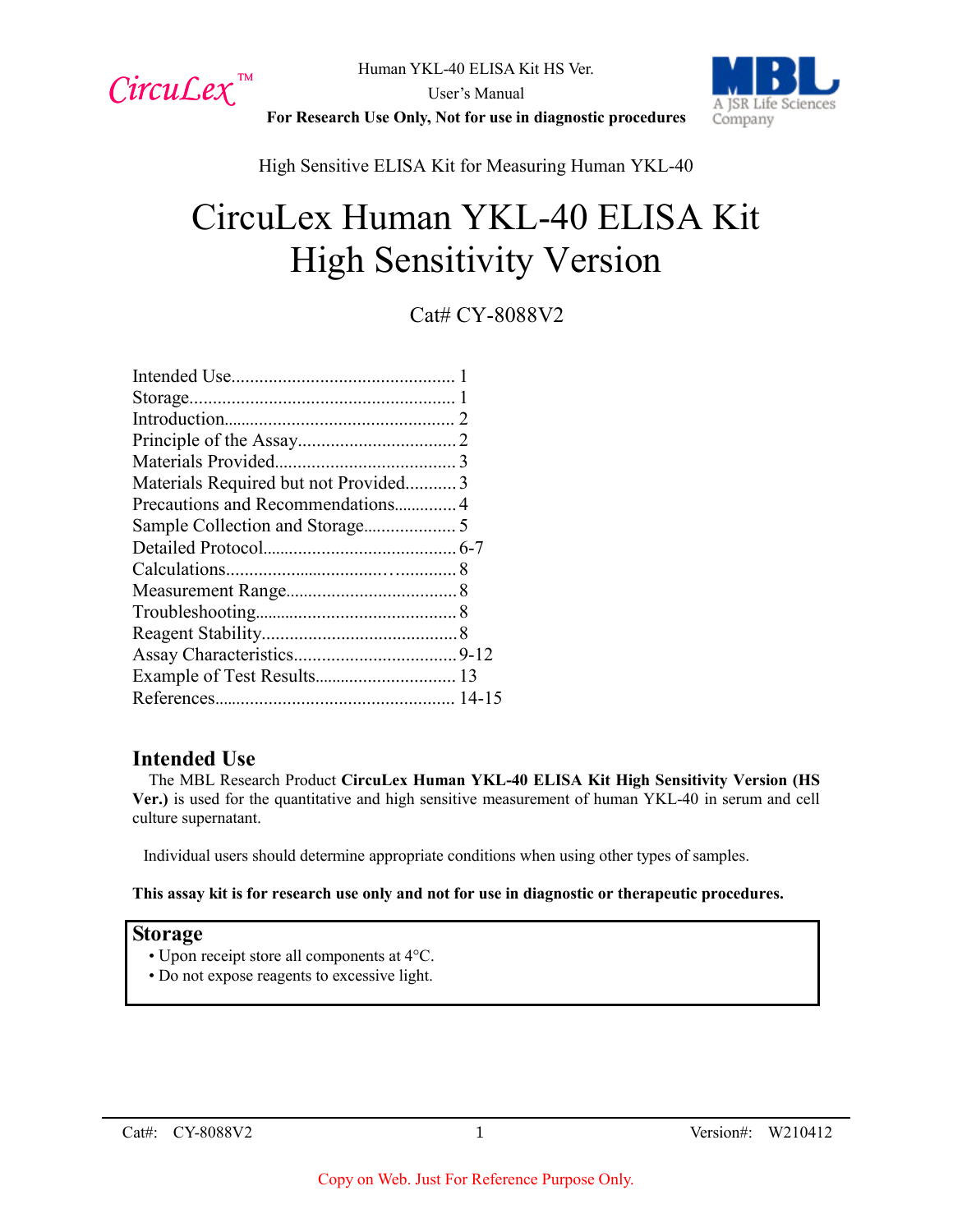*CircuLex*™

User's Manual



#### **For Research Use Only, Not for use in diagnostic procedures**

#### **Introduction**

YKL-40, also called CHI3L1 (chitinase-3-like-1) and human cartilage glycoprotein-39, is a member of the family of mammalian chitinase-like proteins and is a highly conserved protein (1-3). YKL-40 is secreted in vitro by numerous human cancer cell lines of different origin, including glioblastoma, colon cancer, ovarian cancer, prostate cancer, osteosarcoma, malignant melanoma (1-3) as well as by macrophages and neutrophils (9-11). YKL-40 has roles in cell proliferation and differentiation (12), angiogenesis  $(13-15)$ , inflammation  $(1-7)$ , remodeling of the extracellular matrix  $(16,17)$ , and the innate immune response (4). This protein also protects against apoptosis (18).

Increased plasma YKL-40 concentrations have been seen in patients with diseases characterized by inflammation and ongoing tissue remodeling, such as ischemic cardiovascular diseases, cancer, diabetes, asthma, chronic obstructive pulmonary disease, rheumatoid arthritis, osteoarthritis, atherosclerosis, inflammatory bowel disease, pneumonia and liver fibrosis  $(1-8)$ , where they correlate with disease activity (19-21).

# **Principle of the Assay**

The MBL Research Product **CircuLex Human YKL-40 ELISA Kit HS Ver.** employs the quantitative sandwich enzyme immunoassay technique. A monoclonal antibody specific for human YKL-40 has been pre-coated onto a microplate. Standards and samples are pipetted into the wells and the immobilized antibody binds any human YKL-40 present. After washing away any unbound substances, an HRP conjugated monoclonal antibody specific for human YKL-40 is added to the wells. Following a wash to remove any unbound antibody HRP conjugate, the remaining conjugate is allowed to react with the substrate  $H_2O_2$ -tetramethylbenzidine. The reaction is stopped by addition of acidic solution and absorbance of the resulting yellow product is measured at 450 nm. The absorbance is proportional to the concentration of human YKL-40. A standard curve is constructed by plotting absorbance values versus human YKL-40 concentrations of calibrators, and concentrations of unknown samples are determined using this standard curve.

#### **Summary of Procedure**

Add  $100 \mu L$  of diluted samples to the wells Incubate for 60 minutes at room temp. Wash the wells Add 100 µL of HRP conjugated anti-human YKL-40 antibody Incubate for 60 minutes at room temp. Wash the wells Add 100 µL of Substrate Reagent Incubate for 10-20 minutes at room temp. Add 100 µL of Stop Solution Measure absorbance at 450 nm

Cat#: CY-8088V2 2 Version#: W210412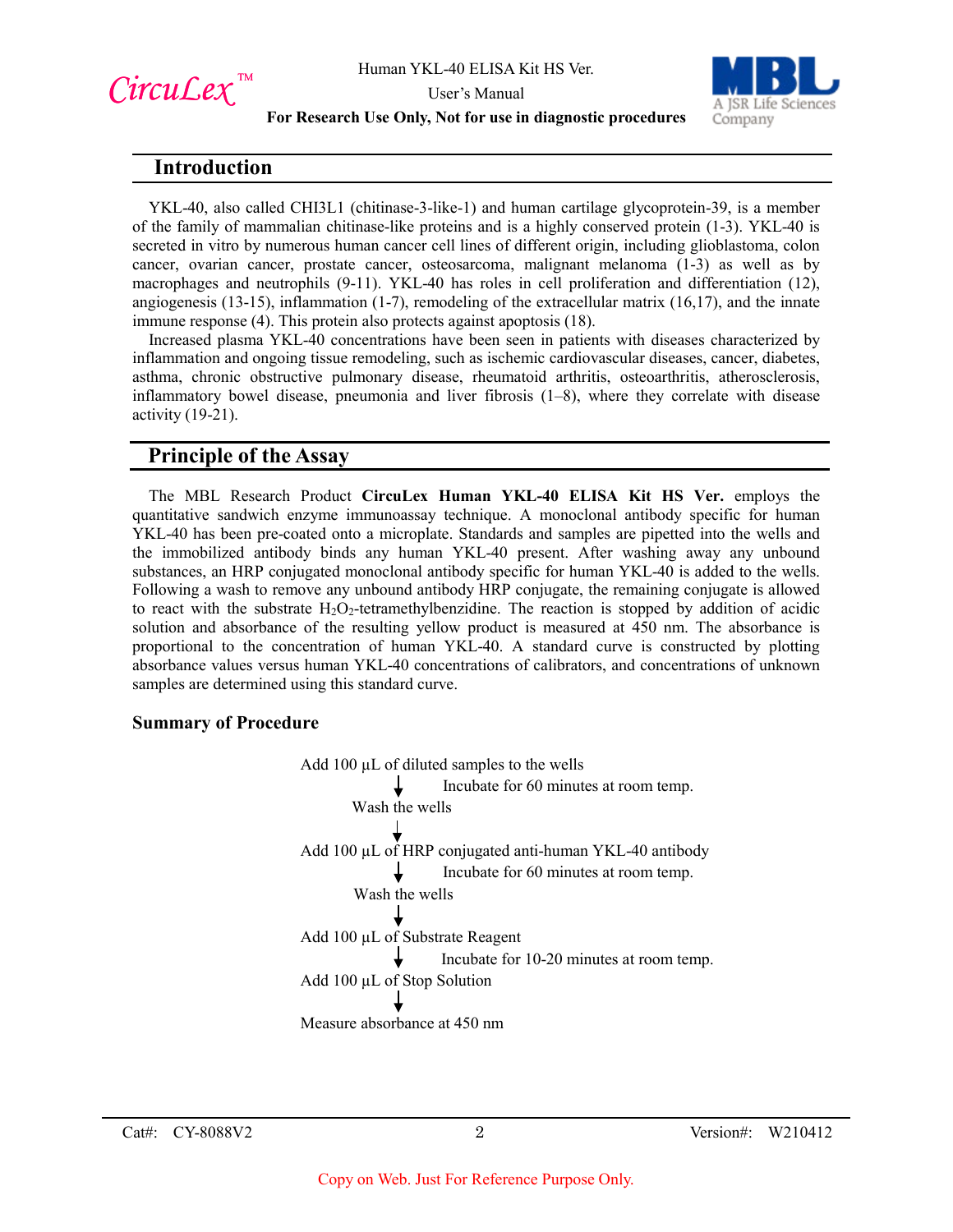Circu*Lex*™

User's Manual



#### **For Research Use Only, Not for use in diagnostic procedures**

# **Materials Provided**

All samples and standards should be assayed in duplicate. The following components are supplied and are sufficient for the one 96-well microplate kit.

**Microplate:** One microplate supplied ready to use, with 96 wells (12 strips of 8-wells) in a foil, zip-lock bag with a desiccant pack. Wells are pre-coated with anti-human YKL-40 monoclonal antibody as a capture antibody.

**10X Wash Buffer:** One bottle containing 100 mL of 10X buffer containing Tween®-20

**Dilution Buffer:** One bottles containing 50 mL of 1X buffer use for standard and sample dilution. Ready to use.

**Human YKL-40 Standard:** One vial containing X\* ng of lyophilized recombinant human YKL-40 \***The amount is changed depending on lot. See the real "User's Manual" included in the kit box.**

**HRP conjugated Detection Antibody:** One bottle containing 12 mL of HRP (horseradish peroxidase) conjugated anti-human YKL-40 monoclonal antibody. Ready to use.

**Substrate Reagent:** One bottle containing 20 mL of the chromogenic substrate, tetra-methylbenzidine (TMB). Ready to use.

**Stop Solution:** One bottle containing 20 mL of 1 N H<sub>2</sub>SO<sub>4</sub>. Ready to use.

# **Materials Required but not Provided**

- **Pipettors:** 2-20 µL, 20-200 µL and 200-1,000 µL precision pipettors with disposable tips.
- **Precision repeating pipettor**
- **Orbital microplate shaker**
- **Microcentrifuge and tubes** for sample preparation.
- **Vortex mixer**
- **(Optional) Microplate washer:** Manual washing is possible but not preferable.
- **Plate reader** capable of measuring absorbance in 96-well plates at dual wavelengths of 450 nm/540 nm. Dual wavelengths of 450/550 or 450/595 nm can also be used. The plate can also be read at a single wavelength of 450 nm, which will give a somewhat higher reading.
- **(Optional) Software package facilitating data generation and analysis**
- **500 or 1,000 mL graduated cylinder**.
- **Reagent reservoirs**
- **Deionized water of the highest quality**
- **Disposable paper towels**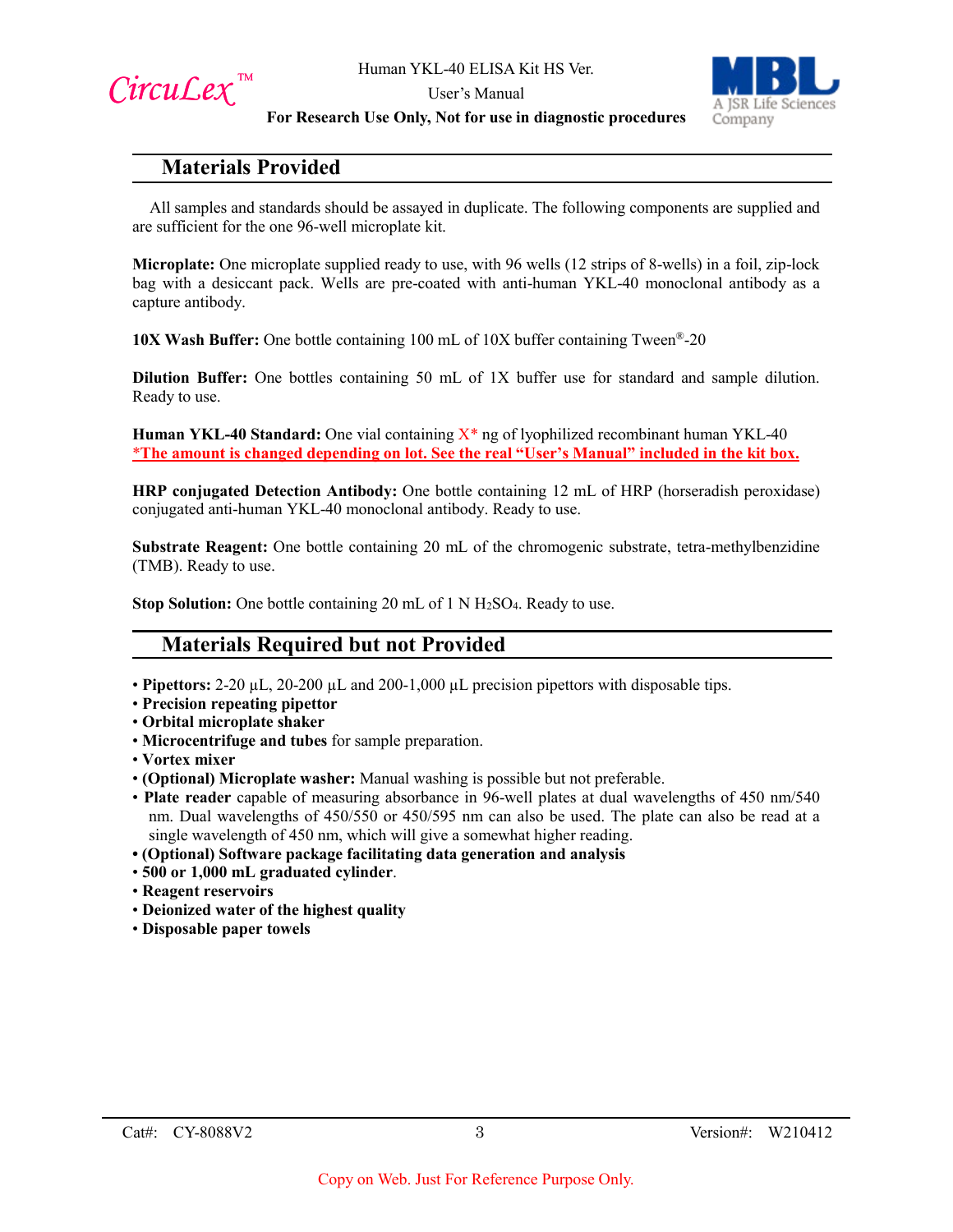

User's Manual



**For Research Use Only, Not for use in diagnostic procedures**

# **Precautions and Recommendations**

- **Although we suggest to conduct experiments as outlined below, the optimal experimental conditions will vary depending on the parameters being investigated, and must be determined by the individual user.**
- Allow all the components to come to room temperature before use.
- All microplate strips that are not immediately required should be returned to the zip-lock pouch, which must be carefully resealed to avoid moisture absorption.
- Do not use kit components beyond the indicated kit expiration date.
- Use only the microtiter wells provided with the kit.
- Rinse all detergent residue from glassware.
- Use deionized water of the highest quality.
- Do not mix reagents from different kits.
- The buffers and reagents in this kit may contain preservatives or other chemicals. Care should be taken to avoid direct contact with these reagents.
- Do not mouth pipette or ingest any of the reagents.
- Do not smoke, eat, or drink when performing the assay or in areas where samples or reagents are handled.
- Dispose of tetra-methylbenzidine (TMB) containing solutions in compliance with local regulations.
- Avoid contact with Substrate Solution which contains hydrogen peroxide.
- **CAUTION: Biological samples may be contaminated with infectious agents. Do not ingest, expose to open wounds or breathe aerosols. Wear protective gloves and dispose of biological samples properly.**
- **CAUTION: Stop Solution is a strong acid. Wear disposable gloves and eye protection when handling the solution.**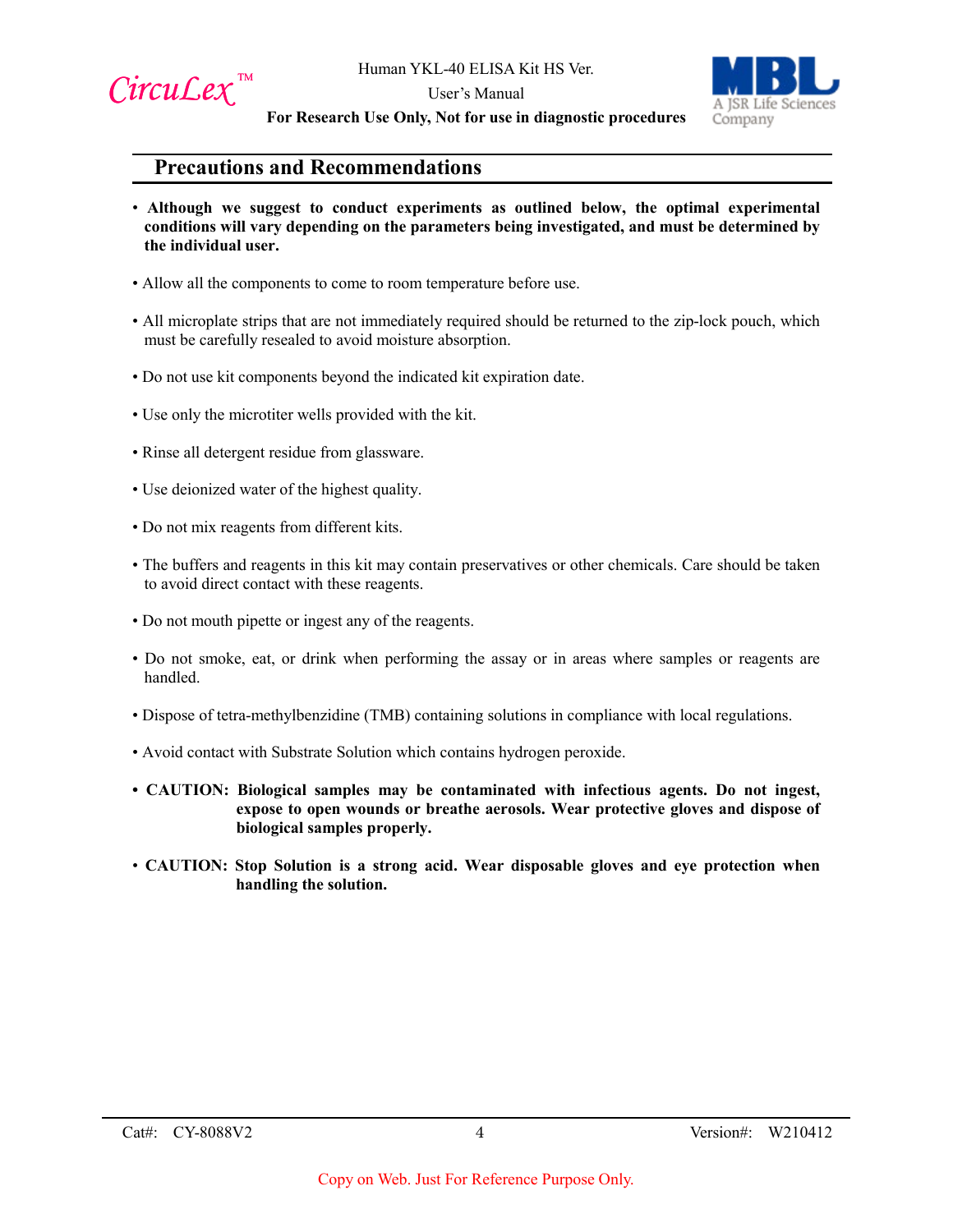$Circu$ *Lex*™

User's Manual



**For Research Use Only, Not for use in diagnostic procedures**

# **Sample Collection and Storage**

**Serum:** Use a serum separator tube and allow samples to clot for  $60 \pm 30$  minutes. Centrifuge the samples at 4°C for 10 minutes at 1,000 x *g*. Remove serum and assay immediately or store samples on ice for up to 6 hours before assaying. Aliquots of serum may also be stored at below -70°C for extended periods of time. Avoid repeated freeze-thaw cycles.

#### **Other biological samples:** MBL has not tested.

(*e.g.* Remove any particulates by centrifugation and assay immediately or aliquot and store samples at below -70°C. Avoid repeated freeze-thaw cycles. Individual users should determine appropriate conditions when using other types of samples.)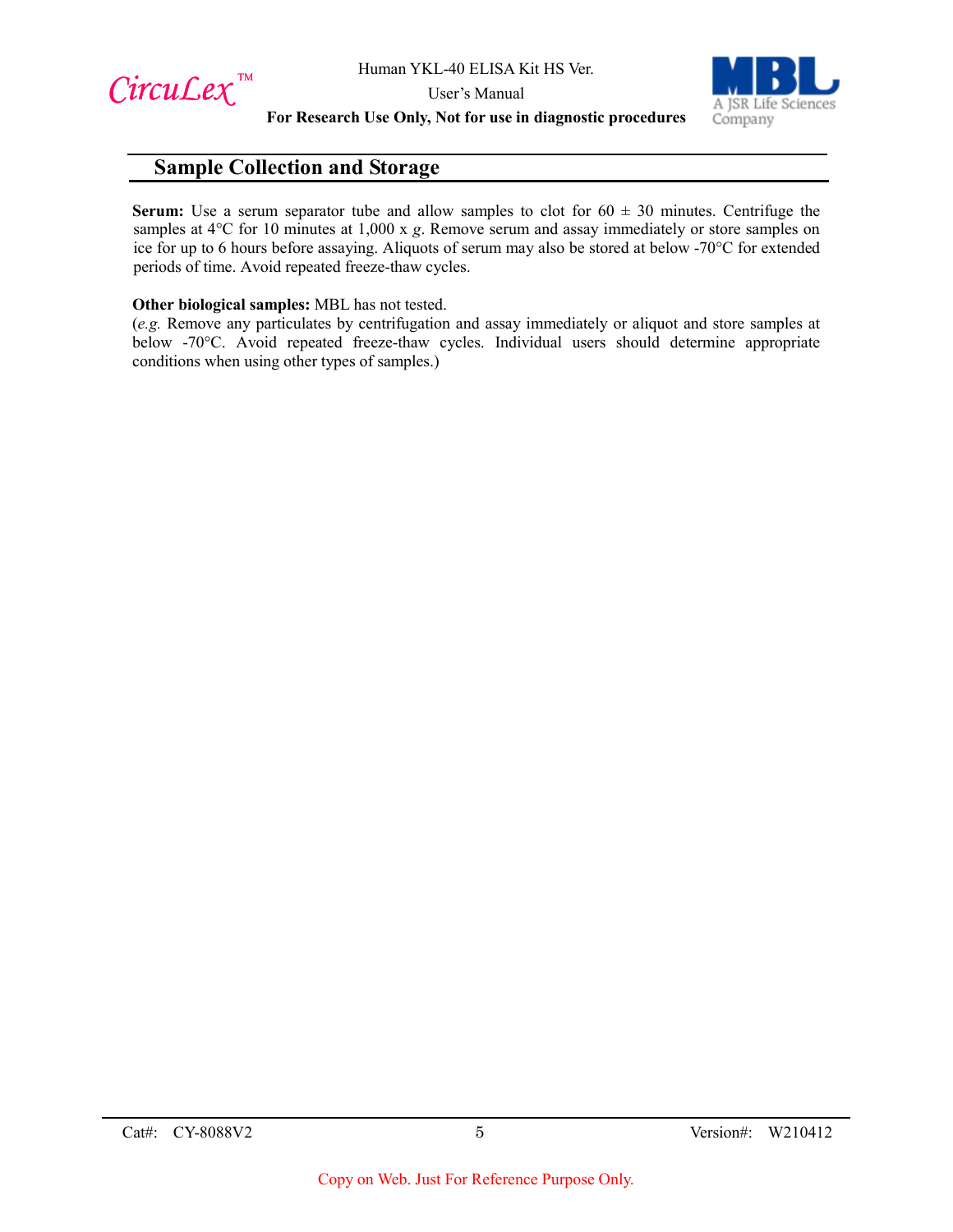

User's Manual



**For Research Use Only, Not for use in diagnostic procedures**

# **Detailed Protocol**

The MBL Research Product **CircuLex Human YKL-40 ELISA Kit HS Ver.** is provided with removable strips of wells so the assay can be carried out on separate occasions using only the number of strips required for the particular determination. Since experimental conditions may vary, an aliquot of the standard within the kit should be included in each assay as a calibrator. Disposable pipette tips and reagent troughs should be used for all liquid transfers to avoid cross-contamination of reagents or samples.

#### **Preparation of Working Solutions**

All reagents need to be brought to room temperature prior to the assay. Assay reagents are supplied ready-to-use, with the exception of **10X Wash Buffer** and **Human YKL-40 Standard**.

- 1. Prepare a working solution of **Wash Buffer** by adding 100 mL of the **10X Wash Buffer** to 900 mL of deionized (distilled) water (**ddH2O**). Mix well. Store at 4°C for two weeks or -20°C for long-term storage.
- 2. Reconstitute **Human YKL-40 Standard** with X\* **mL** of **ddH2O** by gently mixing. After reconstitution, immediately dispense it in small aliquots (e.g. 100 µL) to plastic micro-centrifuge tubes and store below -70°C to avoid non-specific adsorption to glass surface and multiple freeze-thaw cycles. The concentration of the human YKL-40 in vial should be **19.2 ng/mL**, which is referred to as a **Master Standard** of human YKL-40. \***The amount is changed depending on lot. See the real "User's Manual" included in the kit box.**

Prepare Standard Solutions as follows:

Use the **Master Standard** to produce a dilution series (below). Mix each tube thoroughly before the next transfer. **Std.1 (192 pg/mL)** serves as the highest standard. The **Dilution Buffer** serves as the zero standard (Blank).

|              | Volume of Standard                    | Dilution Buffer | Concentration |
|--------------|---------------------------------------|-----------------|---------------|
| Std.1        | 10 μL of Master Standard (19.2 ng/mL) | 990 µL          | 192 pg/mL     |
| Std.2        | 300 μL of Std. 1 (192 pg/mL)          | $300 \mu L$     | $96$ pg/mL    |
| Std.3        | 300 µL of Std. 2 (96 pg/mL)           | $300 \mu L$     | $48$ pg/mL    |
| Std.4        | 300 μL of Std. 3 (48 pg/mL)           | $300 \mu L$     | $24$ pg/mL    |
| Std.5        | 300 μL of Std. 4 (24 pg/mL)           | $300 \mu L$     | $12$ pg/mL    |
| Std.6        | 300 μL of Std. 5 (12 pg/mL)           | $300 \mu L$     | $6$ pg/mL     |
| Std.7        | $300 \mu L$ of Std. 6 (6 pg/mL)       | $300 \mu L$     | $3$ pg/mL     |
| <b>Blank</b> |                                       | $300 \mu L$     | $0$ pg/mL     |

**Note:** Do not use a Repeating pipette. Change tips for every dilution. Wet tip with Dilution Buffer before dispensing. Discard any unused Standard Solutions after use.

#### **Sample Preparation**

Dilute samples with **Dilution Buffer**.

- Serum samples may require a 1,000-fold dilution.
- Cell culture supernatants require appropriate dilutions.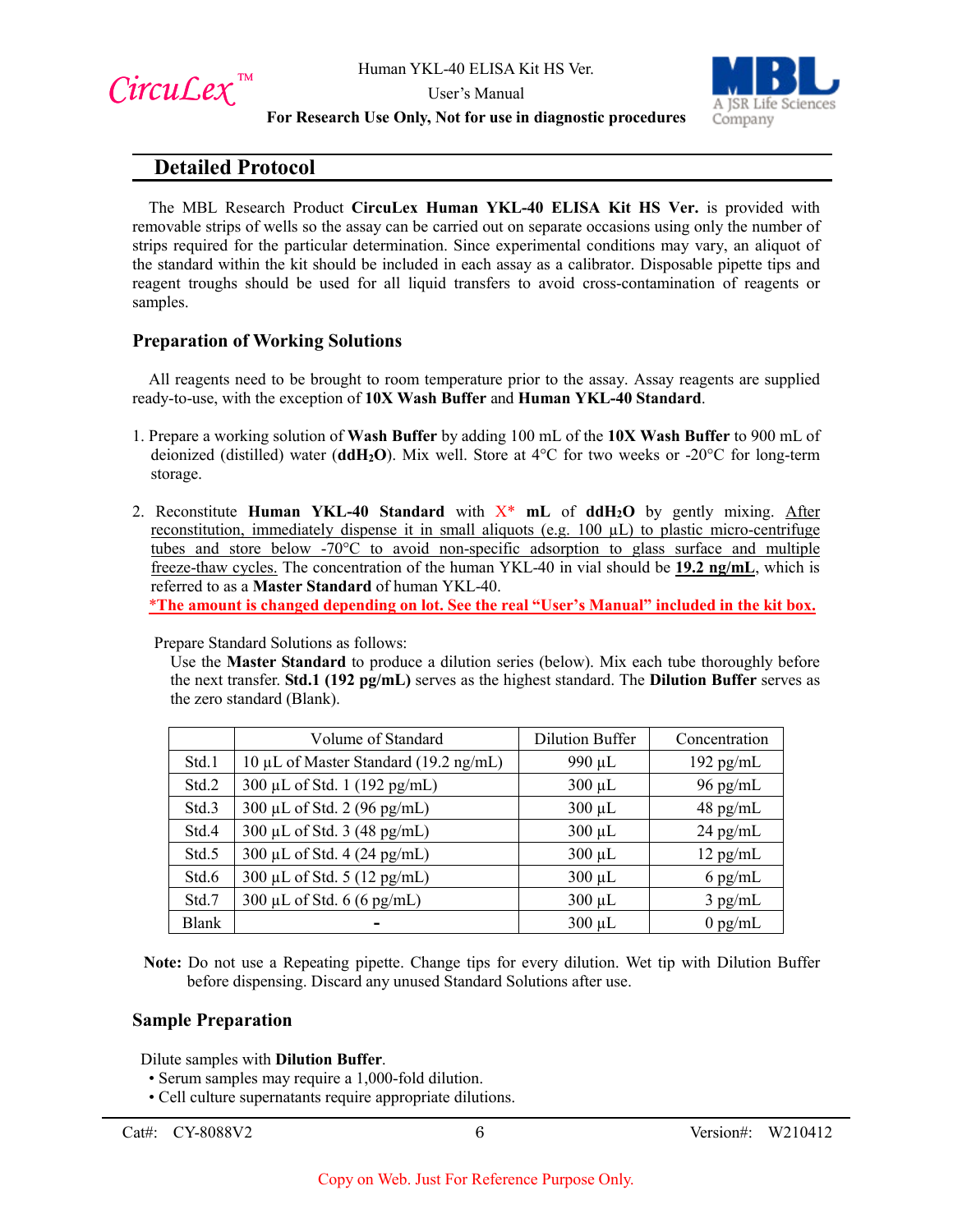

User's Manual



#### **For Research Use Only, Not for use in diagnostic procedures**

#### **Assay Procedure**

- 1. Remove the appropriate number of microtiter wells from the foil pouch and place them into the well holder. Return any unused wells to the foil pouch, refold, seal with tape and store at 4°C.
- 2. Dilute serum sample with **Dilution Buffer**. (See "Sample Preparation" above.)
- 3. Pipette **100 µL** of **Standard Solutions (Std1-Std7, Blank)** and **diluted samples** in duplicates, into the appropriate wells.
- 4. Incubate the plate **at room temperature (ca.25°C) for 60 minutes**, shaking at ca. 300 rpm on an orbital microplate shaker.
- 5. Wash 4-times by filling each well with Wash Buffer  $(350 \mu L)$  using a squirt bottle, multi-channel pipette, manifold dispenser or microplate washer.
- 6. Add **100 µL** of **HRP conjugated Detection Antibody** into each well.
- 7. Incubate the plate **at room temperature (ca.25°C) for 60 minutes**, shaking at ca. 300 rpm on an orbital microplate shaker.
- 8. Wash 4-times by filling each well with Wash Buffer  $(350 \mu L)$  using a squirt bottle, multi-channel pipette, manifold dispenser or microplate washer.
- 9. Add **100 µL** of **Substrate Reagent** to each well. Avoid exposing the microtiter plate to direct sunlight. Covering the plate with e.g. aluminum foil is recommended. Return Substrate Reagent to  $4^{\circ}$ C immediately after the necessary volume is removed
- 10. Incubate the plate **at room temperature (ca.25°C) for 10-20 minutes**, shaking at ca. 300 rpm on an orbital microplate shaker. The incubation time may be extended up to 30 minutes if the reaction temperature is below than 20°C.
- 11. Add **100 µL** of **Stop Solution** to each well in the same order as the previously added Substrate Reagent.
- 12. Measure absorbance in each well using a spectrophotometric microplate reader at dual wavelengths of 450/540 nm. Dual wavelengths of 450/550 or 450/595 nm can also be used. Read the microplate at 450 nm if only a single wavelength can be used. Wells must be read within 30 minutes of adding the Stop Solution.
	- **Note-1:** Complete removal of liquid at each step is essential to good performance. After the last wash, remove any remaining Wash Buffer by aspirating or decanting. Invert the plate and blot it against clean paper towels.
	- **Note-2:** Reliable standard curves are obtained when either O.D. values do not exceed 0.25 units for the blank (zero concentration), or 3.0 units for the highest standard concentration.
	- **Note-3:** If the microplate reader is not capable of reading absorbance greater than the absorbance of the highest standard, perform a second reading at 405 nm. A new standard curve, constructed using the values measured at 405 nm, is used to determine the concentration of off-scale samples. The readings at 405 nm should not replace the on-scale readings at 450 nm.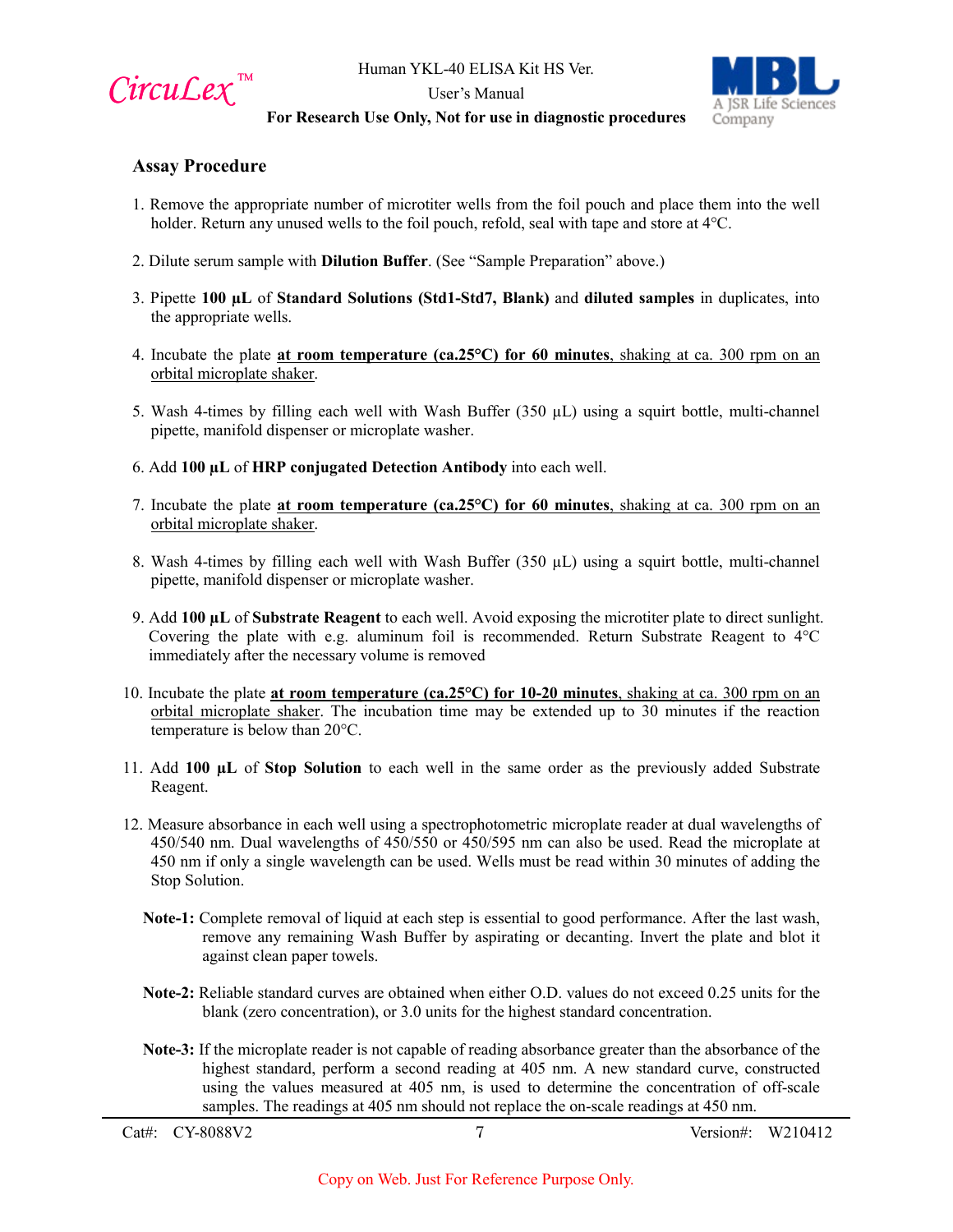

User's Manual



#### **For Research Use Only, Not for use in diagnostic procedures**

# **Calculations**

Average the duplicate readings for each standard, control and sample, and subtract the optical density of the average zero standard. Plot the optical density versus the concentration of standards and draw the best curve. Most microtiter plate readers perform automatic calculations of analyte concentration. The standard curve fits best to a sigmoidal four-parameter logistic equation. The results of unknown samples can be calculated with any computer program having a four-parameter logistic function.

A standard curve is also to be constructed by plotting the absorbance (Y) versus log of the known concentration (X) of standards, using a cubic function. Alternatively, the logit log function can be used to linearize the standard curve (i.e. logit of optical density (Y) is plotted versus log of the known concentration (X) of standards). To determine the concentration of each sample, first find the optical density on the y-axis and extend a horizontal line to the standard curve. At the point of intersection, extend a vertical line to the x-axis and read the corresponding concentration.

If the samples have been diluted, the concentration read from the standard curve must be multiplied by the dilution factor.

# **Measurement Range**

The measurement range is 3 pg/mL to 192 pg/mL. Any sample reading higher than the highest standard should be diluted with Dilution Buffer in higher dilution and re-assayed. Dilution factors need to be taken into consideration in calculating the human YKL-40 concentration.

#### **Troubleshooting**

- 1. All samples and controls should be assayed in duplicate, using the protocol described in the **Detailed Protocol**. Incubation times or temperatures significantly different from those specified may give erroneous results.
- 2. Poor duplicates, accompanied by elevated values for wells containing no sample, indicate insufficient washing. If all instructions in the **Detailed Protocol** were followed accurately, such results indicate a need for washer maintenance.
- 3. Overall low signal may indicate that desiccation of the plate has occurred between the final wash and addition of Substrate Reagent. Do not allow the plate to dry out. Add Substrate Reagent immediately after wash.

# **Reagent Stability**

All of the reagents included in the MBL Research Product **CircuLex Human YKL-40 ELISA Kit HS Ver.** have been tested for stability. Reagents should not be used beyond the stated expiration date.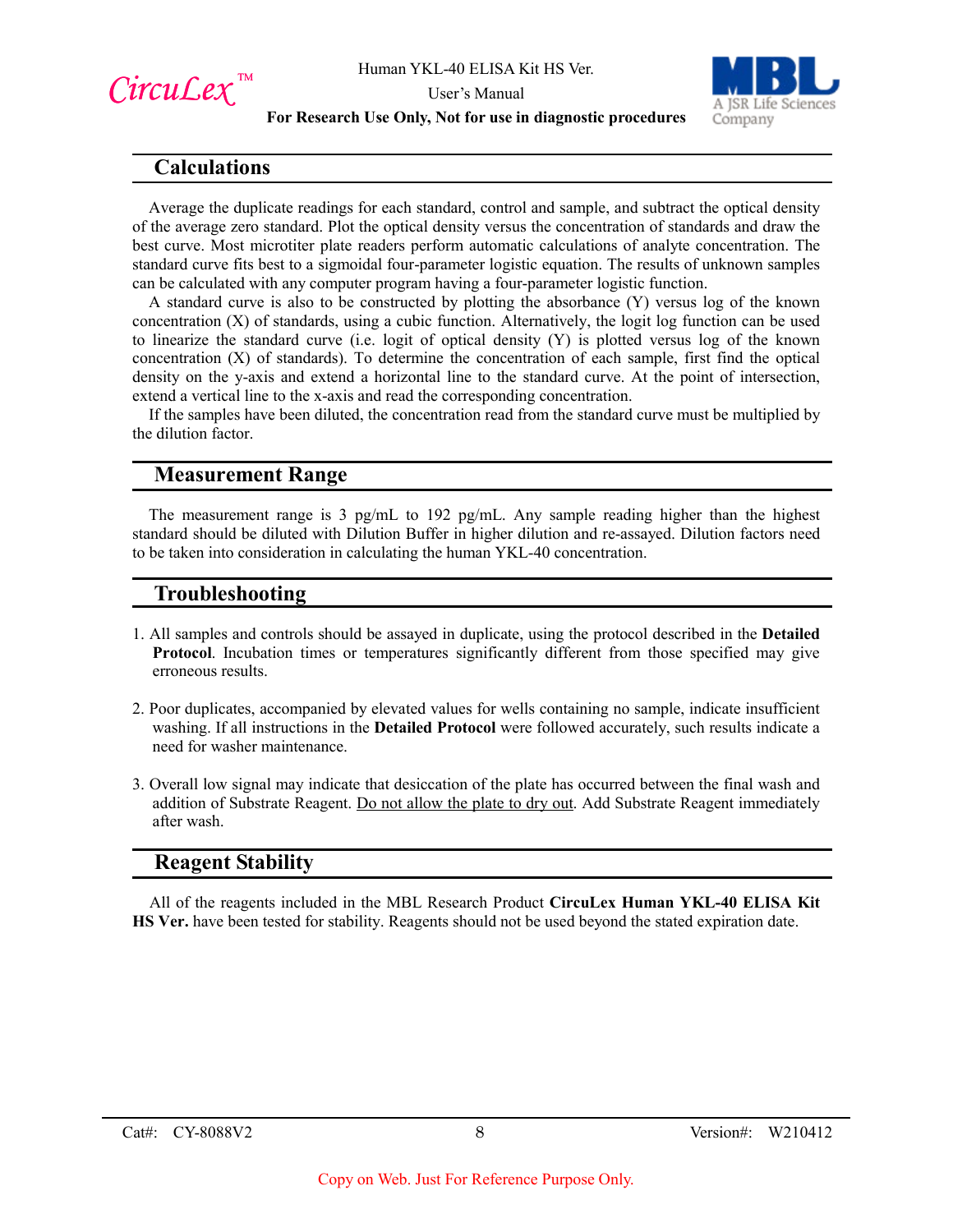

User's Manual



**For Research Use Only, Not for use in diagnostic procedures**

# **Assay Characteristics**

#### **1. Sensitivity**

The limit of detection (defined as such a concentration of human YKL-40 giving absorbance higher than mean absorbance of blank\* plus three standard deviations of the absorbance of blank in 24 assays) is better than 1.22 pg/mL of sample.

\* Dilution Buffer was pipetted into blank wells.

Typical standard curve

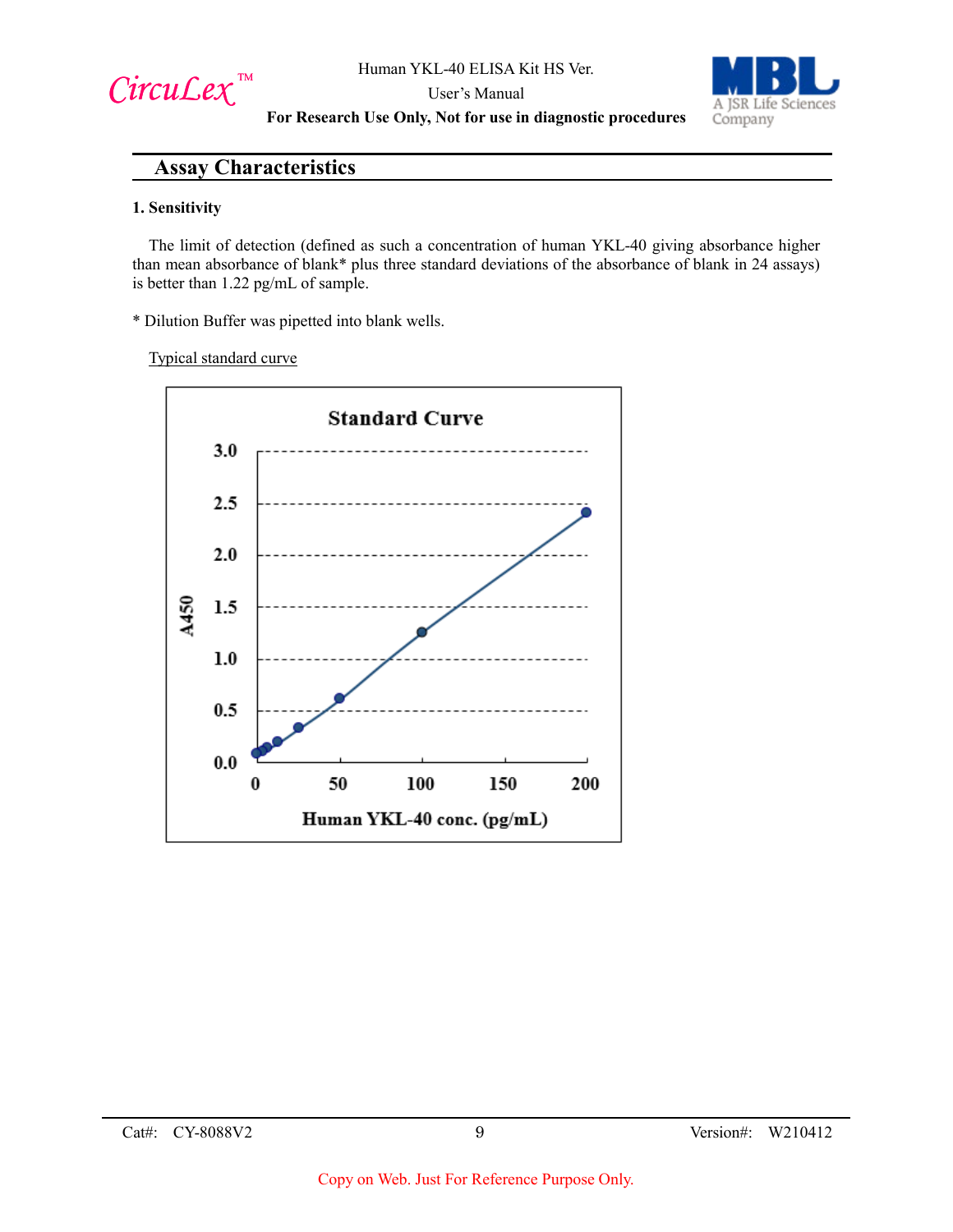

User's Manual



#### **For Research Use Only, Not for use in diagnostic procedures**

#### **2. Precision**

Intra-assay Precision (Precision within an assay)

Three samples\* of known concentration were tested sixteen times on one plate to assess intra-assay precision.

• Intra-assay (Within-Run, n=16) CV=5.1, 2.0, 4.3 %

\* Sample 1: HL-60 cells' culture sup.(1:1.5) Sample 2: DLD1 cells' culture sup.(1:8) Sample 3: THP-1 cells' culture sup.(1:250)

|             | Sample 1 | Sample 2 | Sample 3 |
|-------------|----------|----------|----------|
|             |          |          |          |
| 1           | 41.03    | 100.46   | 142.37   |
| 2           | 38.67    | 99.31    | 137.31   |
| 3           | 40.14    | 95.07    | 140.90   |
| 4           | 39.02    | 98.87    | 142.27   |
| 5           | 40.02    | 101.01   | 129.73   |
| 6           | 41.10    | 100.13   | 141.38   |
| 7           | 40.14    | 96.28    | 150.35   |
| 8           | 41.91    | 100.68   | 138.17   |
| 9           | 36.94    | 103.37   | 142.87   |
| 10          | 36.66    | 101.21   | 139.42   |
| 11          | 35.64    | 97.63    | 144.41   |
| 12          | 35.61    | 98.80    | 143.89   |
| 13          | 38.82    | 100.20   | 147.71   |
| 14          | 37.06    | 101.23   | 141.12   |
| 15          | 37.87    | 99.33    | 145.64   |
| 16          | 37.79    | 99.69    | 157.89   |
| MAX.        | 41.91    | 103.37   | 157.89   |
| MIN.        | 35.61    | 95.07    | 129.73   |
| <b>MEAN</b> | 38.65    | 99.58    | 142.84   |
| S.D.        | 1.96     | 2.01     | 6.13     |
| C.V.        | 5.1%     | 2.0%     | 4.3%     |

# Human YKL-40 conc. (pg/mL)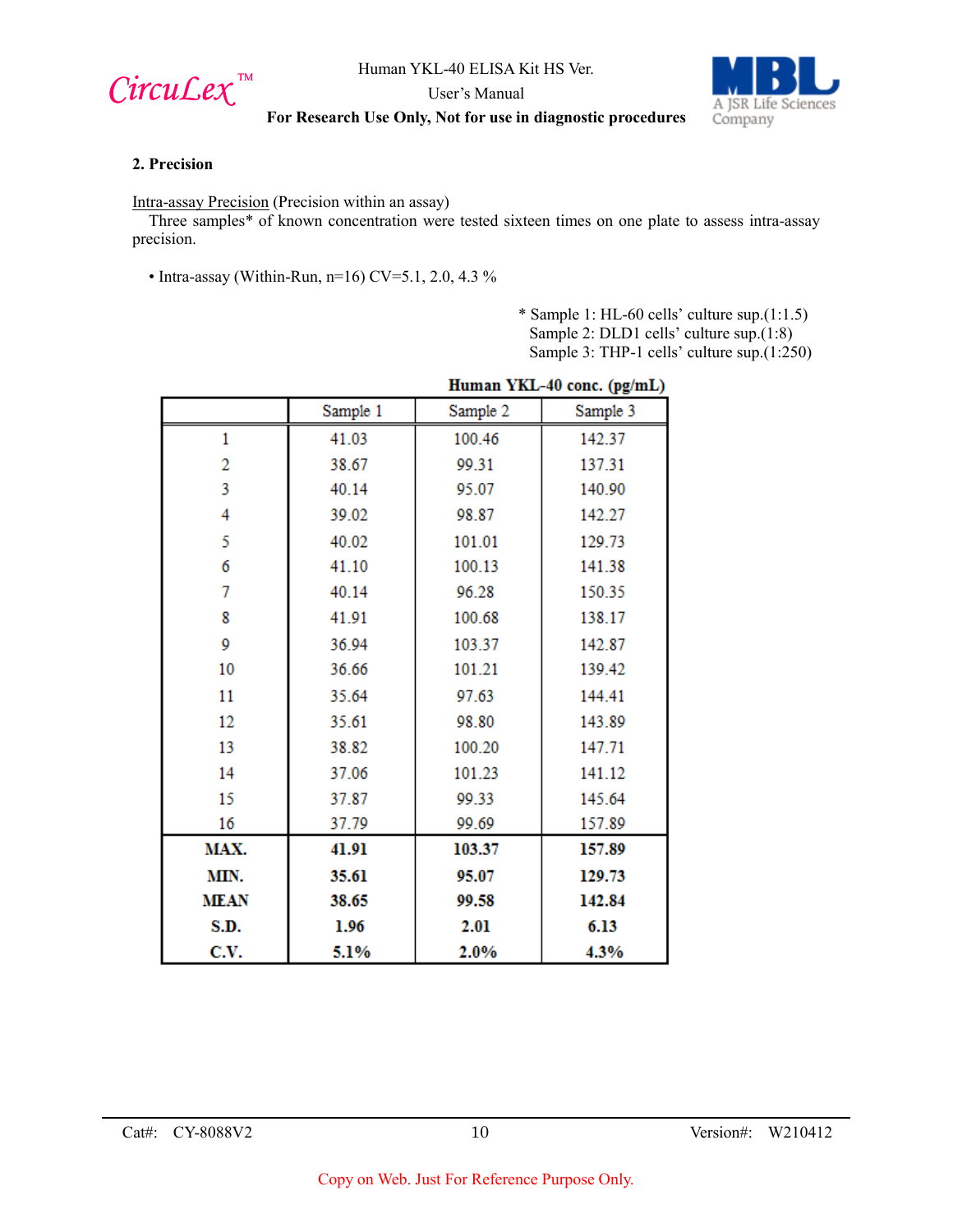

User's Manual



# **For Research Use Only, Not for use in diagnostic procedures**

#### Inter-assay Precision (Precision between assays)

Three samples\* of known concentration were tested in five separate assays to assess inter-assay precision.

• Inter-assay (Run-to-Run,  $n=5$ ) CV= 7.2, 2.7, 4.1 %

\* Sample 1: HL-60 cells' culture sup.(1:1.5) Sample 2: DLD1 cells' culture sup.(1:8) Sample 3: THP-1 cells' culture sup.(1:250)

|             |          |          | Human YKL-40 conc. (pg/mL) |
|-------------|----------|----------|----------------------------|
|             | Sample 1 | Sample 2 | Sample 3                   |
| 1           | 34.68    | 82.57    | 123.74                     |
| 2           | 29.00    | 82.74    | 113.76                     |
| 3           | 32.04    | 85.54    | 111.53                     |
| 4           | 29.62    | 79.37    | 116.51                     |
| 5           | 32.36    | 83.18    | 119.10                     |
| MAX.        | 34.68    | 85.54    | 123.74                     |
| MIN.        | 29.00    | 79.37    | 111.53                     |
| <b>MEAN</b> | 31.54    | 82.68    | 116.93                     |
| S.D.        | 2.29     | 2.20     | 4.76                       |
| C.V.        | $7.2\%$  | 2.7%     | 4.1%                       |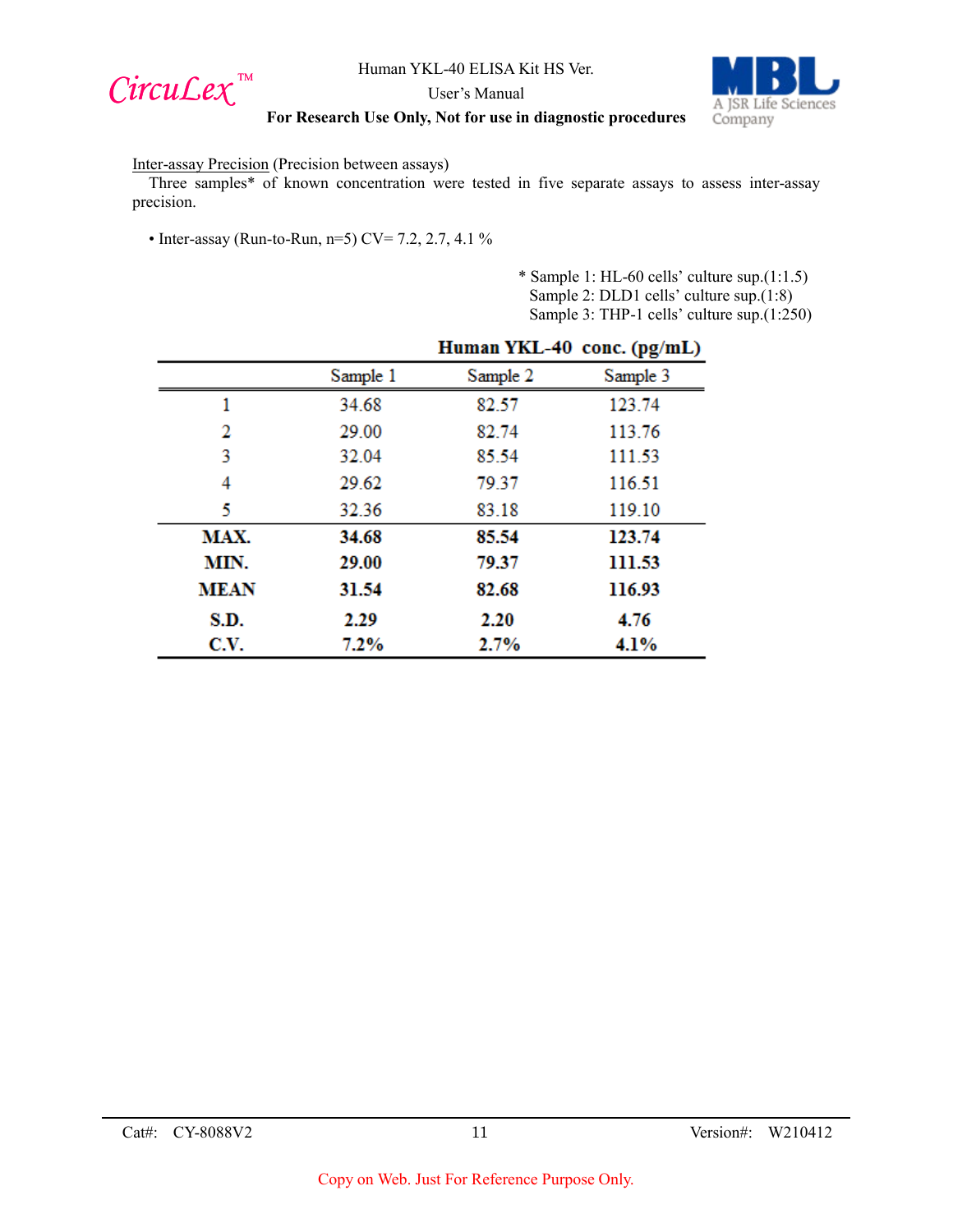

User's Manual



# **For Research Use Only, Not for use in diagnostic procedures**

#### **3. Linearity**

To assess the linearity of the assay, three samples\* were serially diluted with Dilution Buffer to produce samples with values within the dynamic range of the assay.

> \* Sample 1: HL-60 cells' culture sup. Sample 2: DLD1 cells' culture sup. Sample 3: THP-1 cells' culture sup.

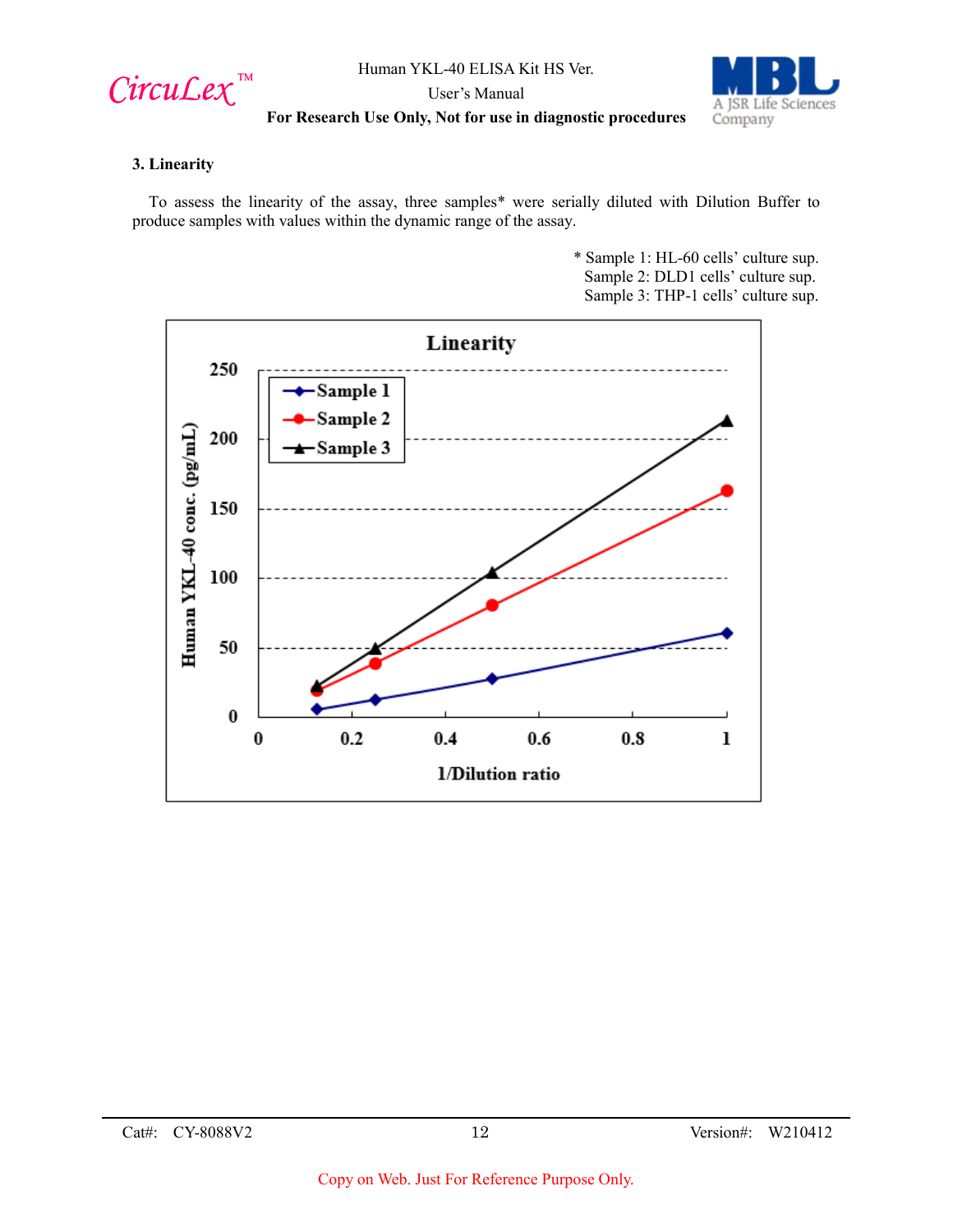

User's Manual



## **For Research Use Only, Not for use in diagnostic procedures**

# **Example of Test Results**

Fig. Human YKL-40 concentration in healthy Japanese volunteers' sera (n=30) and type II diabetes patients' sera (n=20)

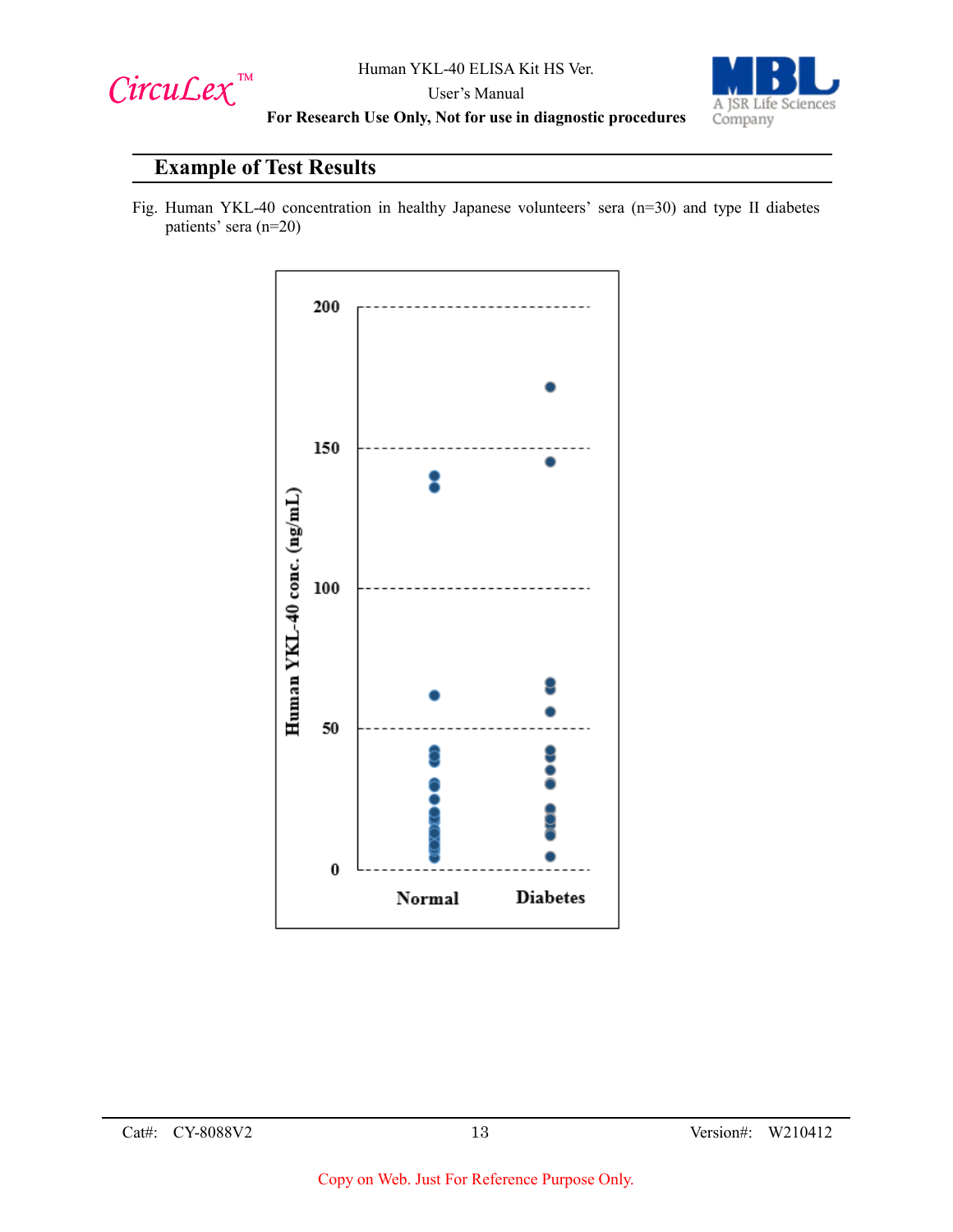

User's Manual



#### **For Research Use Only, Not for use in diagnostic procedures**

#### **References**

- 1. Johansen JS *et al*. Serum YKL-40, a new prognostic biomarker in cancer patients? Cancer Epidemiol Biomarkers Prev. 2006 Feb;15(2):194-202.
- 2. Johansen JS. Studies on serum YKL-40 as a biomarker in diseases with inflammation, tissue remodelling, fibroses and cancer. Dan Med Bull. 2006 May;53(2):172-209.
- 3. Bussink AP *et al*. Evolution of mammalian chitinase(-like) members of family 18 glycosyl hydrolases. Genetics. 2007 Oct;177(2):959-70.
- 4. Chupp GL *et al*. A chitinase-like protein in the lung and circulation of patients with severe asthma. N Engl J Med. 2007 Nov 15;357(20):2016-27.
- 5. Létuvé S *et al*. YKL-40 is elevated in patients with chronic obstructive pulmonary disease and activates alveolar macrophages. J Immunol. 2008 Oct 1;181(7):5167-73.
- 6. Kastrup J *et al*. High serum YKL-40 concentration is associated with cardiovascular and all-cause mortality in patients with stable coronary artery disease. Eur Heart J. 2009 May;30(9):1066-72.
- 7. Johansen JS *et al*. Elevated plasma YKL-40 predicts increased risk of gastrointestinal cancer and decreased survival after any cancer diagnosis in the general population. J Clin Oncol. 2009 Feb 1;27(4):572-8.
- 8. Nielsen AR *et al*. Plasma YKL-40: a BMI-independent marker of type 2 diabetes. Diabetes. 2008 Nov;57(11):3078-82.
- 9. Rehli M *et al*. Molecular characterization of the gene for human cartilage gp-39 (CHI3L1), a member of the chitinase protein family and marker for late stages of macrophage differentiation. Genomics. 1997 Jul 15;43(2):221-5.
- 10. Boot RG *et al*. Strong induction of members of the chitinase family of proteins in atherosclerosis: chitotriosidase and human cartilage gp-39 expressed in lesion macrophages. Arterioscler Thromb Vasc Biol. 1999 Mar;19(3):687-94.
- 11. Volck B *et al*. YKL-40, a mammalian member of the chitinase family, is a matrix protein of specific granules in human neutrophils. Proc Assoc Am Physicians. 1998 Jul-Aug;110(4):351-60.
- 12. Johansen JS *et al*. YKL-40 protein expression in the early developing human musculoskeletal system. J Histochem Cytochem. 2007 Dec;55(12):1213-28.
- 13. Nishikawa KC and Millis AJ. gp38k (CHI3L1) is a novel adhesion and migration factor for vascular cells. Exp Cell Res. 2003 Jul 1;287(1):79-87.
- 14. Saidi A *et al*. Experimental anti-angiogenesis causes upregulation of genes associated with poor survival in glioblastoma. Int J Cancer. 2008 May 15;122(10):2187-98.
- 15. Shao R *et al*. YKL-40, a secreted glycoprotein, promotes tumor angiogenesis. Oncogene. 2009 Dec 17;28(50):4456-68. doi: 10.1038/onc.2009.292.